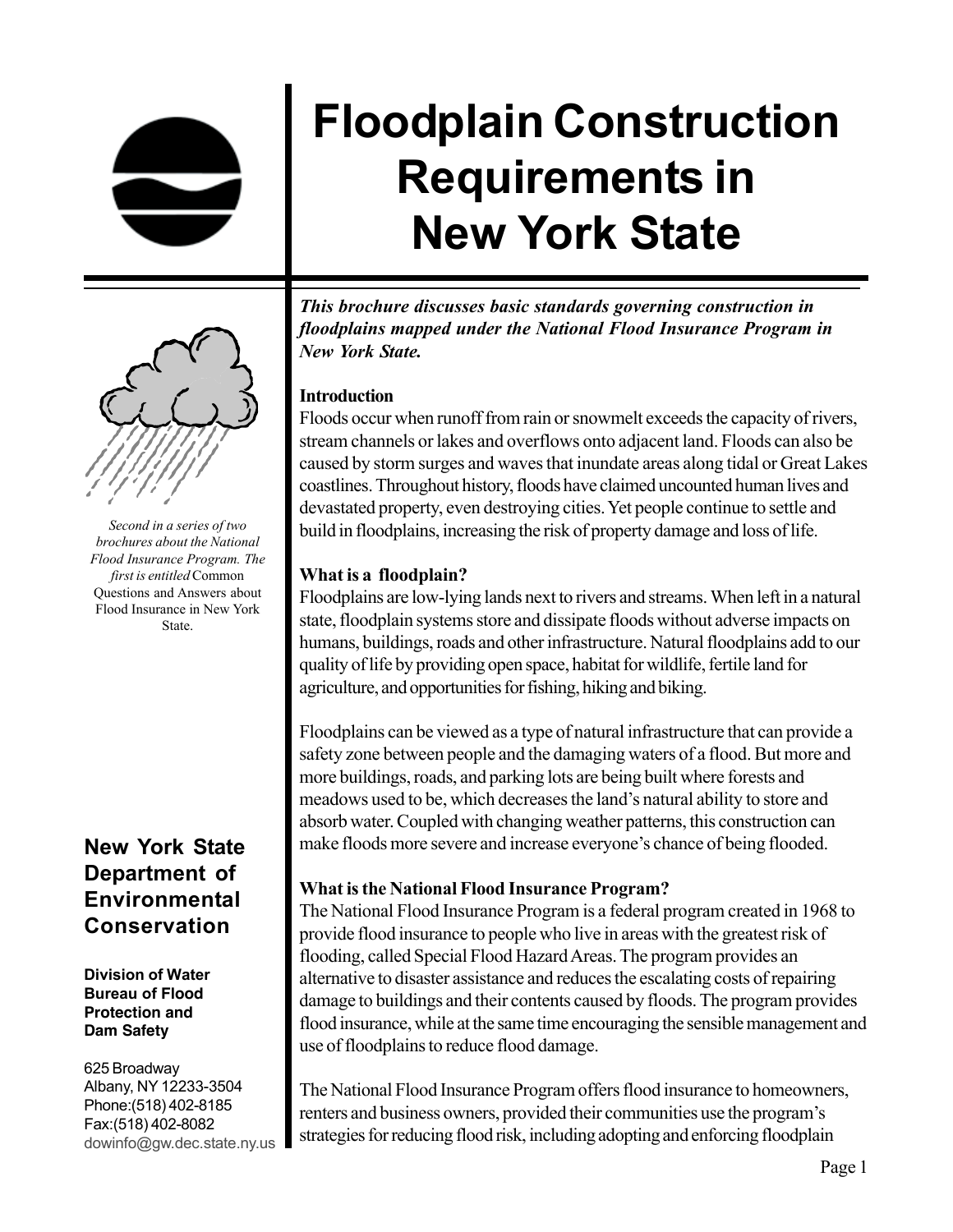management ordinances to reduce future flood damage. Community participation in the National Flood Insurance Program is voluntary. However, flood insurance and many kinds of federal disaster assistance are not available in communities that do not participate in the program. Fortunately, in New York, 1,466 communities participate in the National Flood Insurance Program.

Each participating community has a local law for flood damage prevention that contains specific standards for any development in federally mapped Special Flood Hazard Areas. These areas have a one percent or greater chance of experiencing a flood in any year and are shown on Flood Insurance Rate Maps provided by the Federal Emergency Management Agency (FEMA).

# *Construction Questions*

All communities that participate in the National Flood Insurance Program have a local law or ordinance that regulates development within mapped floodplains. The basic standards are contained below. However, anybody who wishes to develop any area within a floodplain should consult with their local floodplain manager, often a building inspector or zoning officer, for specific requirements.

#### **Q. What areas are subject to construction regulations?**

- **A.** All development within Special Flood Hazard Areas is subject to floodplain development regulations. The Special Flood Hazard Area is the area that would be inundated by the100-year flood, better thought of as an area that has a one percent *or greater* chance of experiencing a flood in any single year. Special Flood Hazard Areas are shown on federal flood maps, known as Flood Insurance Rate Maps, as shaded areas labeled with the letter "A" or "V" sometimes followed by a number or letter.
	- *"V"* zones are coastal flood hazard zones subject to wave runup in addition to storm surge.
	- *"A"* zones include all other special flood hazard areas.
	- *"VE"* zones, *"AE"* zones, *"V"* zones, or *"A"* zones followed by a number are areas with specific flood elevations, known as Base Flood Elevations.
	- A zone with the letter *"A"* or *"V"* by itself is an approximately studied flood hazard area without a specific flood elevation.
	- Within an *"AE"* zone or a numbered *"A"* zone, there may be an area known as the "regulatory floodway," which is the channel of a river and adjacent land areas which must be reserved to discharge the 100-year flood without causing a rise in flood elevations.

The floodway is shown either on the community's Flood Insurance Rate Map or on a separate "Flood Boundary and Floodway" map for maps published before about 1988. Within regulatory floodways, more stringent development controls exist than elsewhere in the Special Flood Hazard Area.

#### **Q. What is the "base flood elevation?"**

**A.** It is the elevation that the one hundred-year flood, better thought of as the flood that has a one percent or greater chance of occurring in any given year, rises to. It is the basic standard for floodplain development, used to determine the required elevation of the lowest floor of any new or substantially improved structure.

# **Q. What type of development is subject to construction regulations?**

**A.** All development, including buildings and other structures, mining, dredging, filling, paving, excavation, drilling, or storage of equipment or materials is subject to construction regulations if it occurs within a Special Flood Hazard Area.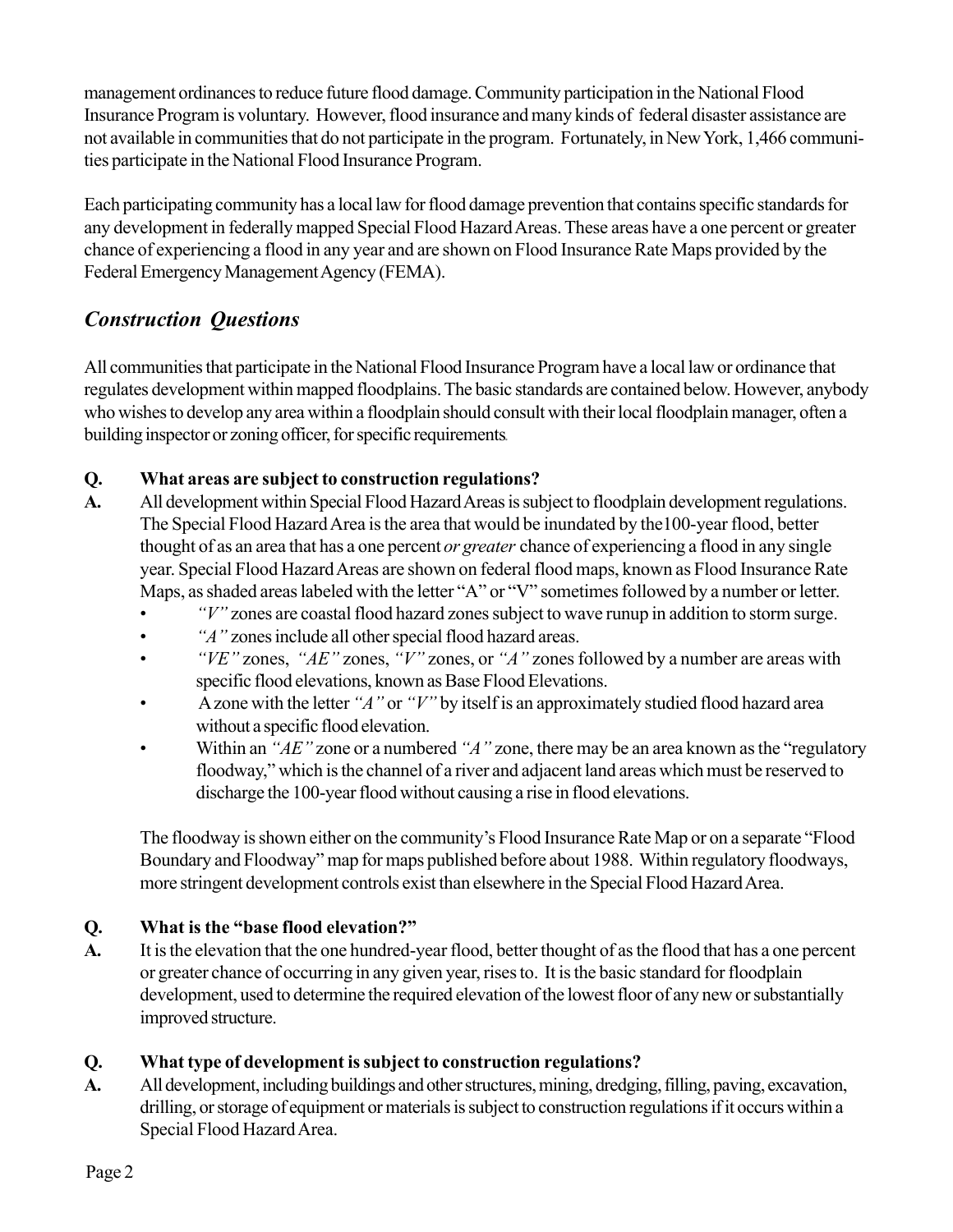#### **Q. Who regulates development in a Special Flood Hazard Area?**

**A.** In New York State, local communities that participate in the National Flood Insurance Program regulate development in Special Flood Hazard Areas. An exception is development funded and undertaken by the state or federal government, which is regulated by the responsible agency, subject to technical assistance by the New York State Department of Environmental Conservation and the Federal Emergency Management Agency. Nearly all New York communities participate in the National Flood Insurance Program. A community is defined as a town, city or village. Each participating community in the state has a designated floodplain administrator. This is usually the building inspector or code enforcement official.

#### **Q. Who must get local floodplain development permits?**

**A.** Private development is subject to local floodplain development permits. In addition, New York State Environmental Conservation Law states that local laws or ordinances passed to qualify for participation in the National Flood Insurance Program shall apply to any development undertaken within the community by any *county, city, town, village, school district or public improvement district.*

#### **Q. When is a structure covered by floodplain development regulations?**

**A.** Any new structure or structure that is substantially improved or substantially damaged by any cause is subject to floodplain development regulations. Substantial improvement or damage occurs when the improvement or the value of the damage exceeds 50% of the market value of the structure.

#### **Q. What are the standard development requirements within a coastal "V" zone?**

**A.** New construction and substantial improvement or substantially damaged structures must be elevated on pilings, columns or sheer walls such that the bottom of the lowest horizontal structural member supporting the lowest elevated floor is elevated to or above the base flood elevation (plus two feet beginning in 2007).Detailed standards exist regarding how to elevate the structure.

#### **Q. What are the standard development requirements within an "A" zone?**

**A.** When there is a base flood elevation available, the lowest floor *including any basement***,** must be at or above the base flood elevation (plus two feet beginning in 2007). Elevation may be by means of properly compacted fill, a solid slab foundation, or a "crawl space" foundation which contains permanent openings to let flood waters in and out.Non-residential structures may be flood proofed in lieu of elevation.

#### **Q. What if there is no base flood elevation?**

**A.** In most New York communities, new structures must have the lowest floor three feet or more above the highest adjacent grade. Where a local floodplain administrator has information to estimate a base flood elevation, such as historic flood records or a hydraulic study, that elevation must be used. If the development consists of more than 5 acres or more than 50 lots, the permit applicant must develop a base flood elevation and build accordingly.

#### **Q. What about a building's utilities?**

**A.** Machinery and equipment servicing a building must be elevated to or above the base flood elevation.

# **Q. What are the requirements within a regulatory floodway?**

**A.** No development is allowed unless the developer has first proven that the development will not increase flood elevations at any location during the 100-year flood.